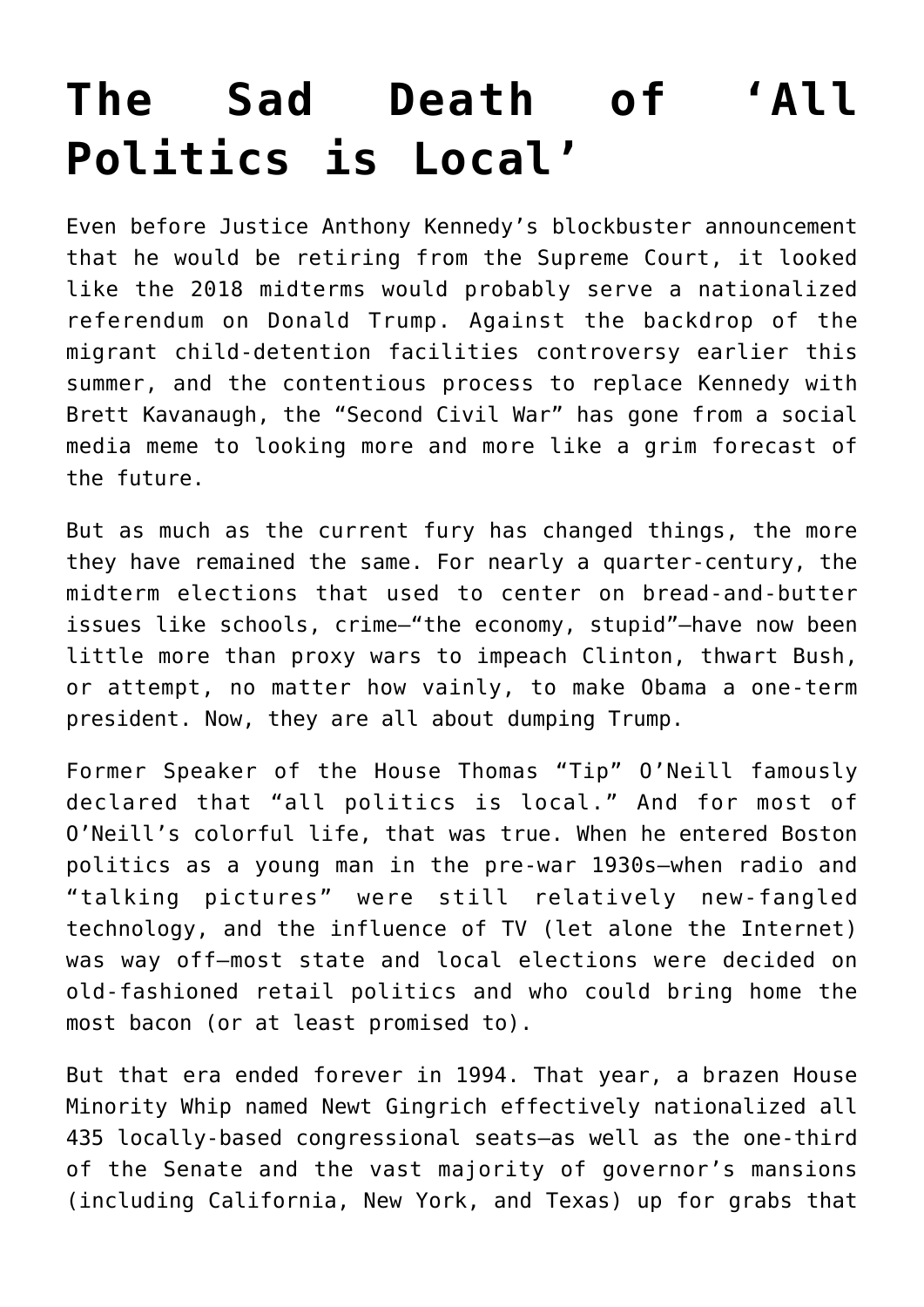year—for a massive political repudiation of Bill and Hillary Clinton. The result was perhaps the biggest "Republican Revolution" in modern history, as the GOP gained 54 seats in the House and eight in the Senate, and high profile Democrats at every level suffered stunning defeats—including New York Governor Mario Cuomo and Texas Governor Ann Richards.

Despite Reagan-like prosperity and relative peace, the GOP "Revolutionaries" (many of them with strong ties to the influential Religious Right) then launched an unsuccessful impeachment case against Clinton in 1998 over his affair with 22-year-old intern Monica Lewinsky. It was a bridge too far. African-American and Hispanic voters sounded a Silkwood alarm, with Toni Morrison racializing the attack on Clinton as though he were the "First Black President." Women on the left stood by Hillary who stood by her man. As the Republicans pushed the most salacious details of the Lewinsky affair into the public forum, the media rushed to uncover the "impeachment managers'" own personal transgressions and the political discourse became rife with charges of overreach and hypocrisy—all of which helped Clinton's case enormously.

Needless to say it was what was happening in Washington that helped the Democrats almost flip the House back in the 1998 midterms. California elected Democrat Gray Davis for governor, New York swapped out Republican Alfonse D'Amato for Democrat Chuck Schumer in the Senate, and even ultra-conservative North Carolina said sayonara to Senator Lauch Faircloth in favor of an impeccably coiffed Democratic lawyer named John Edwards. Instead of Clinton, it was Newt Gingrich who was forced to resign in disgrace by the beginning of 1999.

Then came the National Security/Bush Tax Cut Midterms of 2002. "We won the midterms. This is our due," Dick Cheney was reported to have gloated, only to be followed by the Hurricane Katrina/Iraq War backlash against the GOP in 2006 and the equally fierce Obamacare/Tea Party backlash against the Democrats in 2010. The Get Ready for Hillary midterms of 2014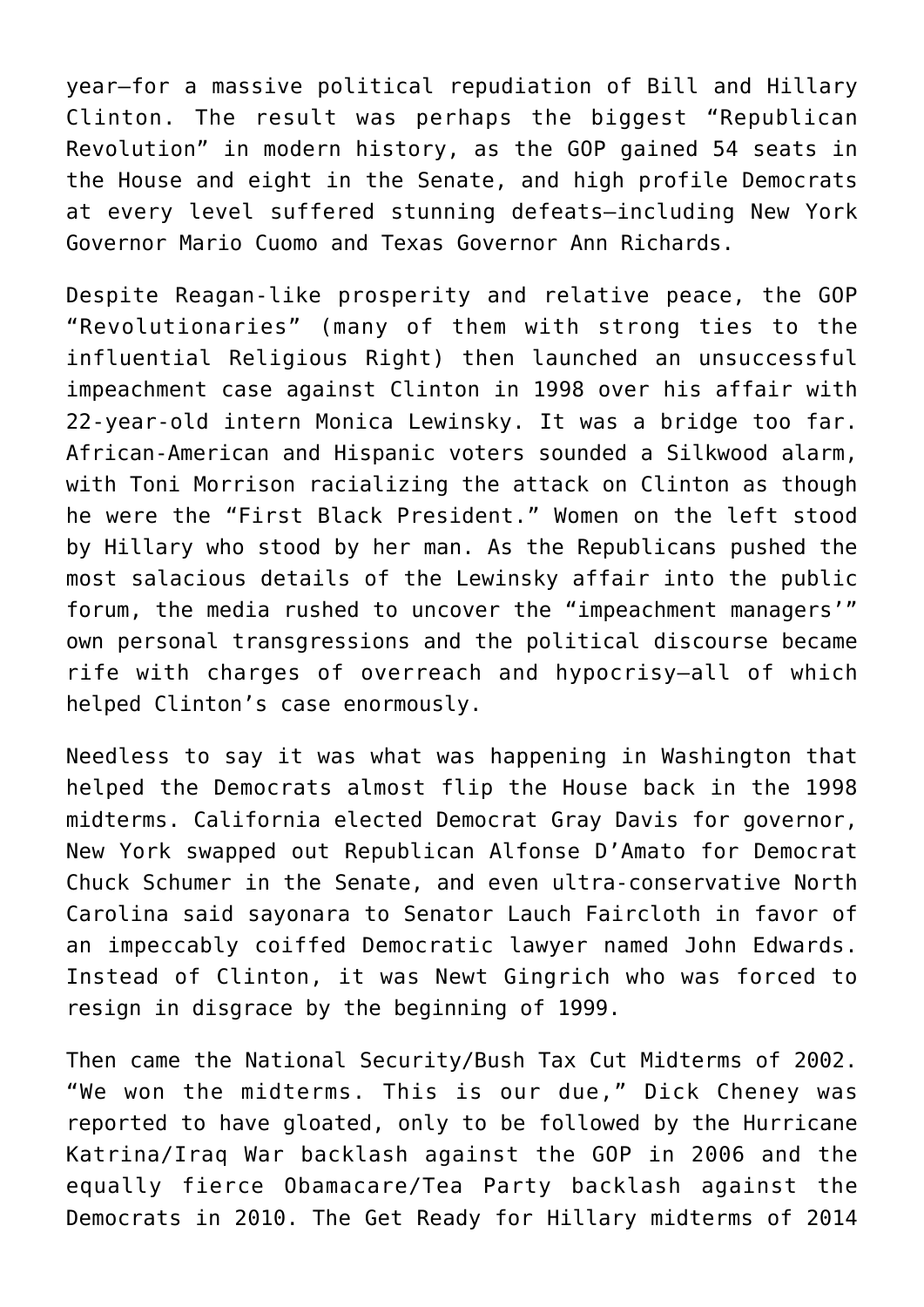vacuumed out the DNC's treasure chest.

Not surprisingly, every special election and primary fight leading up to the November midterms today has been a referendum on Donald Trump. Over on the #Resistance scorecard, there was Democrat Ralph Northam's victory over Republican Ed Gillespie in November 2017, and though Democrat Jon Ossoff still lost to a Republican, his margin was surprisingly thin in the special election for the 6th district in redder-thanred Georgia.

Trump, meanwhile, had reason to brag about his "5-0" record of wins in last spring's special elections, including victories for CIA Director Mike Pompeo's successor Ron Estes, keeping budget czar Mick Mulvaney's seat in the GOP column with Ralph Norman, and most controversially, conservative Trump supporter Greg Gianforte's win (despite physically assaulting a reporter) in Montana's at-large congressional seat.

As any federalist will tell you, a great deal of why these elections have become "national" instead of "local" is because the federal government plays a bigger role today in every aspect of our lives, a trend that began in the Civil Rights era. From 1970s desegregation issues like busing and lowincome and racial diversity housing mandates, to Reagan and Clinton-era culture wars over compulsory sex-ed, prohibitions on creationism, lawsuits over church and state, all the way up to Planned Parenthood decisions and health care, nationalized issues have galvanized interest groups and mobilized voters for the polls.

And don't think that savvy players like Newt Gingrich and Karl Rove didn't harness this from the top down in every election since 1994. They encouraged local conservatives to not only run for local offices but to use a uniform set of talking points based on the national hot-button issues of the day—a strategy soon adopted by Democrats. (Sarah Palin is perhaps the most recognizable but certainly not the only one of the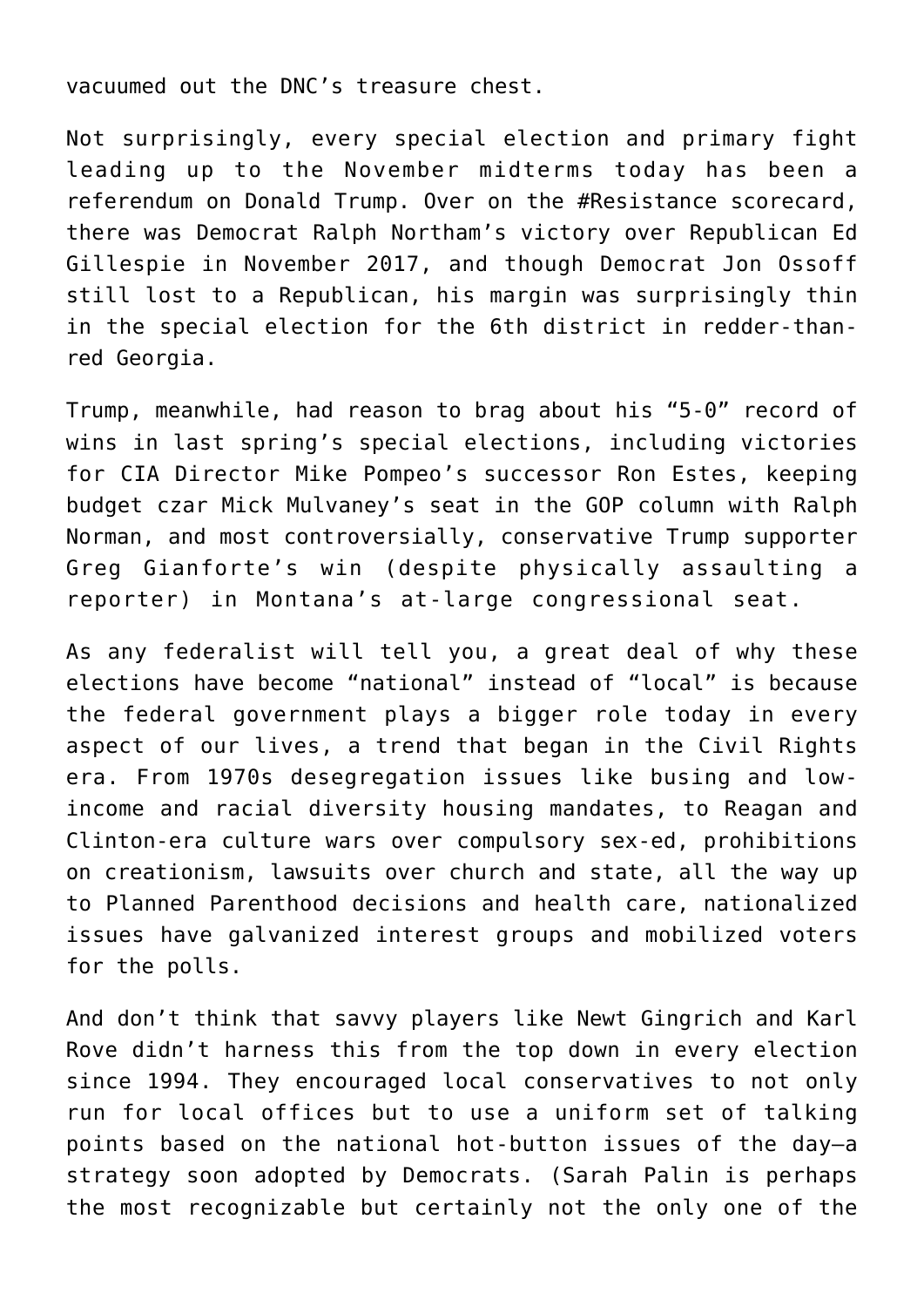Gingrich-era pols who began their careers on on school boards and city councils.)

One only need read political histories like Thomas Frank's (most unsympathetic) *What's the Matter With Kansas?* to find one example after another across the country. Local school board, city council, county supervisor, and state legislature seats were increasingly decided by the candidates' positions on *Roe v. Wade,* gay rights, Hollywood immorality, gun control, and prayer in schools—issues that no local elected official or judge could actually change or meaningfully influence even if they wanted to.

Fast forward to 2008, when then-Senator Barack Obama campaigned on a promise for a national health care plan (with no individual mandate, which at the time he said would be like punishing people for being too poor to afford premiums), with some sort of public option, if not single payer. Many liberal congressmen and local state officials eagerly campaigned on Obama's heels, promising that if their voters ensured a blue wave in the 2008 elections, the long-deferred dream of universal healthcare would finally be theirs.

Until that is, a small group of endangered Blue Dog Democrats—Max Baucus, Ben Nelson, Blanche Lincoln, and Joe Lieberman (all gone now)—stood side-by-side with the toughest Tea Partiers and issued an arms-folded denial to the public option and the Medicare-at-55 buy-in. They insisted on a rockribbed individual mandate to shore up the private insurance industry for good measure. With no hope of getting past a Republican filibuster without those centrist Democratic senators, Obama caved. Then-Speaker of the House Nancy Pelosi strong-armed holdout House Dems to salvage a win for some form of universal healthcare—but it was vastly less than those overeager congressmen and local Democrats had promised.

As a result, voters took out their fury on Democrats—including powerless local representatives and governors, for the crime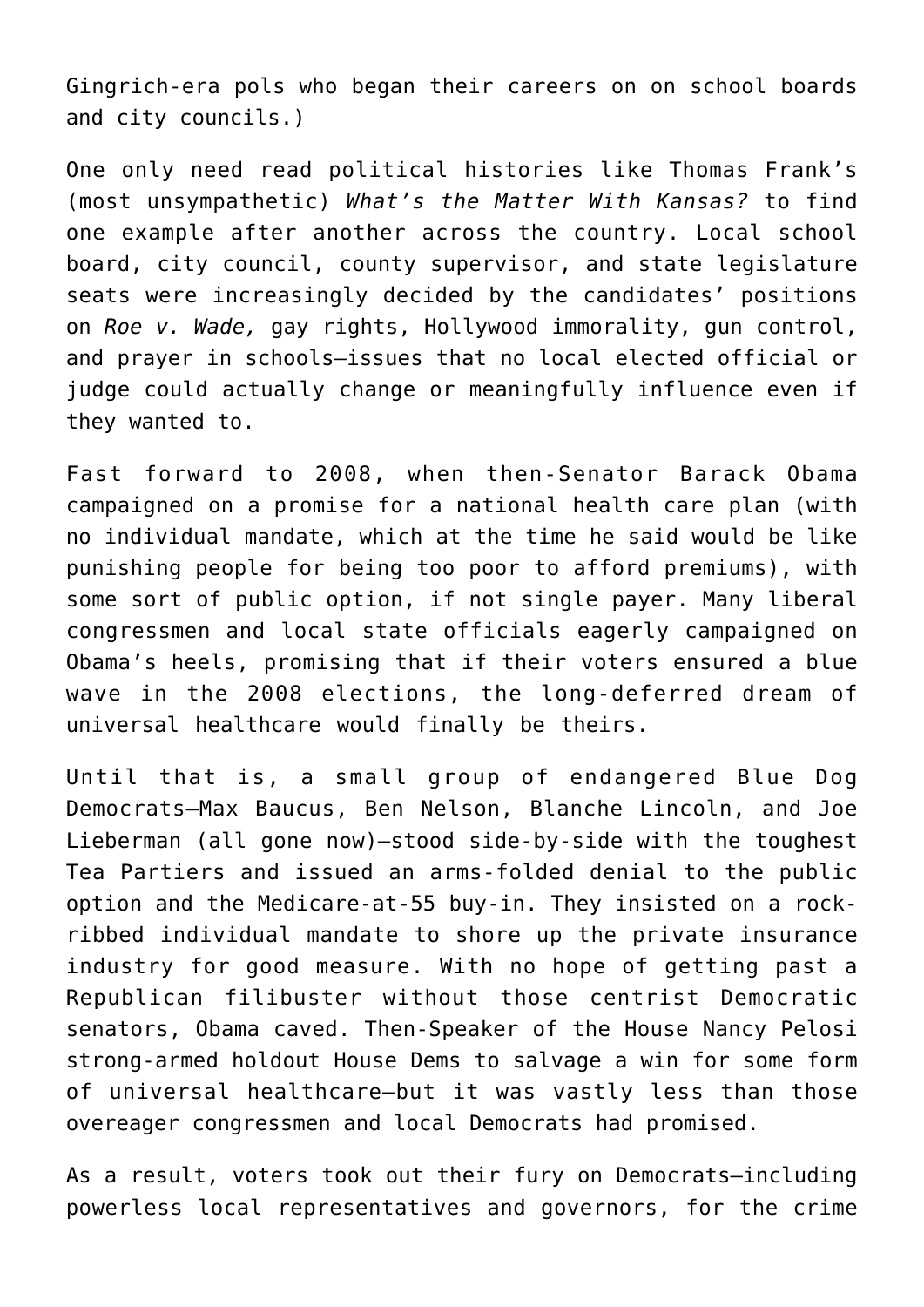of making promises they'd been in no position to make. Liberals largely stayed home from the polls in 2010, making way for a "Tea Party" landslide. The House has been run by Republicans ever since, and the Senate returned to Republican hands just four short years later.

Of course the nationalization of elections could not be complete without the ongoing marginalization of local news coverage and, especially after the 2008 financial meltdown, the loss of local newspapers themselves. Journalist Michael Kinsley once said that the Internet effectively made all "local" papers with any real footprint into national ones—people in Hawaii read stories from *The Miami Herald,* people in Boston watch the Arizona Senate races on their smartphones, and so on. But the local *content* has shrunk, because no one is hiring local reporters. And while newspapers have been gobbled up by corporate chains and conglomerates, local TV stations have been consolidated by networks and large station groups, and local emphasis and flavor suffers. Viewers and readers are driven to the Internet on which only the big players have survived the advertising wars, and Facebook and Twitter drive the social media narrative. Again, little room for quality community news or views.

While walking the suburban sidewalks of my southern California neighborhood in the run-up to the California primary this summer, I saw campaign signs for State Assembly and Senate seats that were promising Medicare for All, and heard candidates for local offices wishing they could vote for a Trump impeachment. Of course a *state* legislator has absolutely no legal jurisdiction to implement Medicare for All or to impeach a sitting president. Ditto for hardening federal environmental regulations or protecting one's right to own a firearm.

Today, Democrats and left-liberals alike are gassed up about fresh new Gen-X and Millennial candidates like Alexandria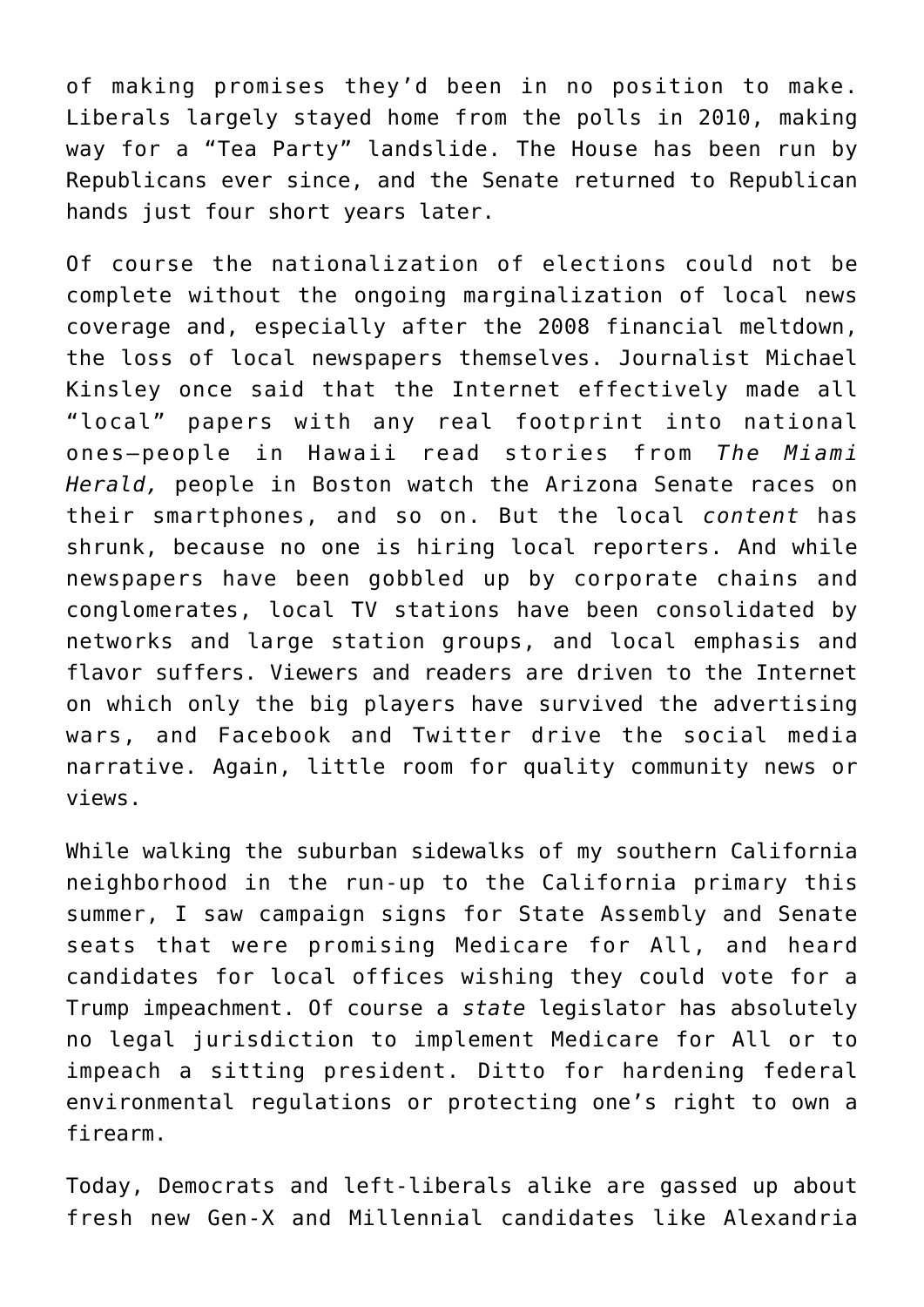Ocasio-Cortez and Julia Salazar amid an effort to win back Congress and shore up state and local offices (they lost over 1,000 seats at every level under Obama). As with the Gingrich/Rove-era Republicans, they know that a set of national talking points is in some cases more effective than local policy issues, especially in terms of creating media buzz and galvanizing the base.

So with the bombshell legal issues of Michael Cohen and Paul Manafort, along with the Supreme Court vacancy and the dangling hope and fear of a Trump impeachment should Congress change hands, there is every reason to believe that November's midterms will be All Trump, All The Time. Michael Tomasky recently predicted in *The New Republic* a strong possibility of the greatest midterm backlash since the groundbreaking "Watergate Babies" election of November 1974.

Yet whether the MAGAs or the new Democratic Socialists claim victory this November, the root of this problem remains unsolved. The vast majority of the other great Western and postwar Asian democracies have parliamentary governments—in other words, a strong centralized system which makes allowances for regional and local input, by way of forcing coalitions between numerous parties and groups.

America, owing to its Founders' vision, started out with a local and regional first-past-the-post system that makes (what the Founders thought would be) only occasional allowance (war powers, foreign trade and treaties, and eventually judicial review) for strong federal action. Unfortunately, as it stands today, we currently have the worst of both worlds. It would be wonderful to see an off-year election where local concerns and voices were truly "centered" in the discussion, a midterm that truly put 500 or 600 local spotlights on the individual and unique needs and cultures of individual communities and people, and *truly* reflected our diversity. Not a hyped-up online and cable smackdown referendum on the current occupant of 1600 Pennsylvania Avenue. Enough of the virtue-signaling,